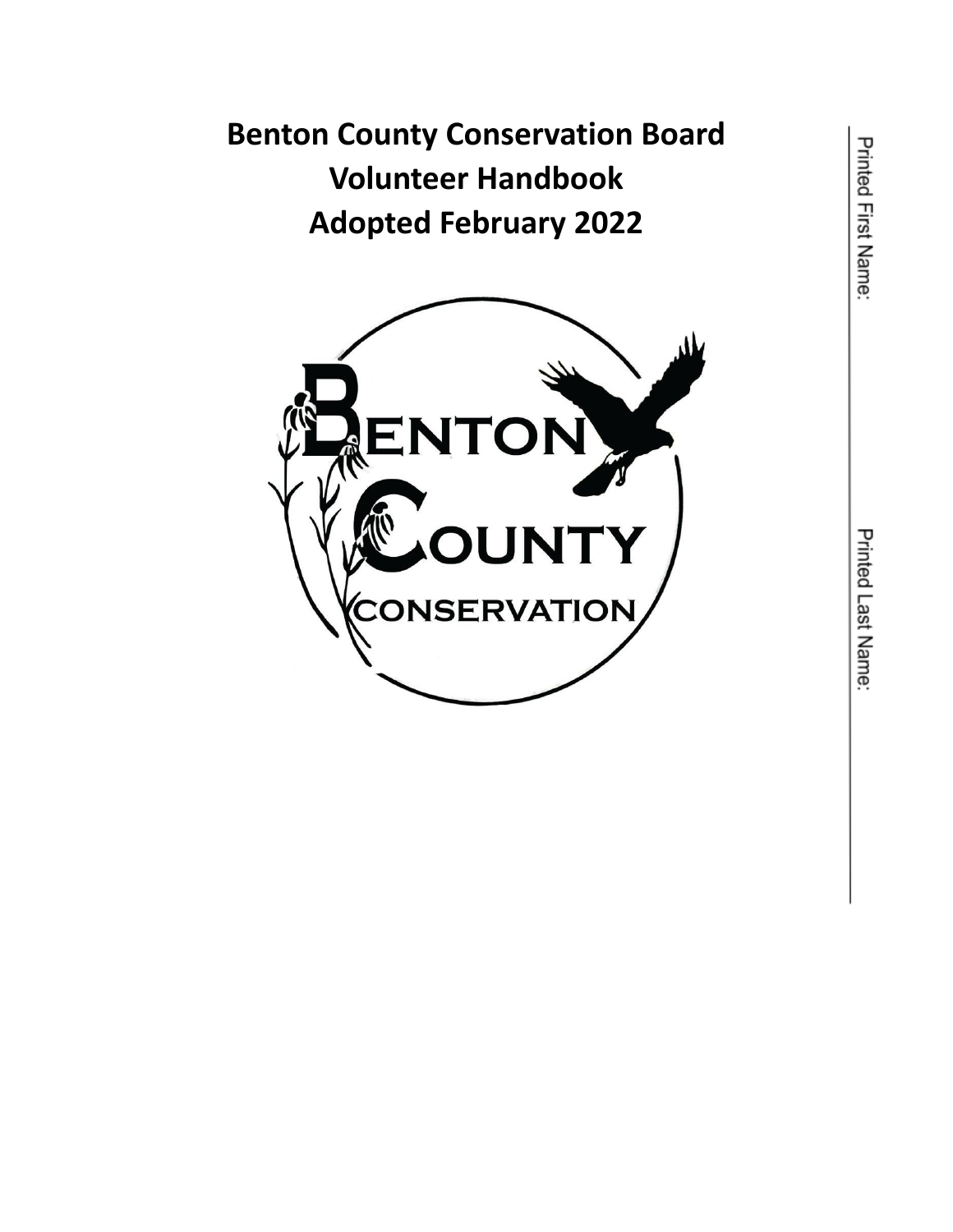



# **Benton County Conservation Board Volunteer Agreement**

### **As a BCCB Volunteer I understand:**

That I will report to the Benton County Conservation Board (BCCB) employee that is coordinating the specific project.

That I will not receive any compensation for the above work and that volunteers are NOT considered BCCB employees for any purpose.

That volunteer service is not creditable for leave accrual or any other employee benefits.

That my volunteer position requires a background investigation in order for me to perform my duties.

\_\_\_\_\_ That all publications, films, slides, videos, artistic or similar endeavors, resulting from my volunteer services as specifically stated in the attached job description, will become the property of BCCB, and as such, will be in the public domain and not subject to copyright laws.

That tobacco use in all BCCB vehicles and machinery is prohibited.

\_\_\_\_\_ **That I must annually attend an in-person or complete online volunteer training.**

# **Code of Conduct**

### **As a BCCB Volunteer I will:**

Follow the policies, guidelines and procedures defined by staff and the appropriate volunteer leader. \_\_\_\_\_ Conduct myself in a professional manner at all times, and work cooperatively with other volunteers and BCCB staff.

Be courteous and respectful in dealing with staff, other volunteers and the public.

Work within my assigned agency-authorized tasks.

Abstain from, and not tolerate physical or verbal abuse.

\_\_\_\_\_ Wear appropriate clothing and required Personal Protection Equipment (PPE) as pertaining to assigned tasks at all times.

\_\_\_\_\_ Under no circumstances, attend or participate in a volunteer task, activity or event under the influence of alcohol and/or controlled substances.

\_\_\_\_\_ Under no circumstances, wear BCCB volunteer clothing, hats or other gear while consuming alcohol and/or illegal controlled substances.

Report any and all injuries/emergencies to the appropriate staff and/or authorities after first making sure the scene is safe and then taking immediate action to ensure the health and safety of the injured party (whether self or others).

\_\_\_\_\_ Operate machinery (over 18 only), vehicles and other equipment in a responsible manner.

\_\_\_\_\_ I understand that failure to comply with the terms of this agreement will result in termination of volunteer activity at all Benton County Conservation Board volunteer programs.

I also understand that either the county or I may cancel this agreement at any time by notifying the other party.

\_\_\_\_\_ I understand that all tools, materials and supplies provided by BCCB are and remain the property of BCCB. I also agree to return these to BCCB within three business days of the end of my volunteer service, unless otherwise approved by BCCB staff.

| I have read and understand the above agreement, and agree to adhere to these principals. |       |  |
|------------------------------------------------------------------------------------------|-------|--|
| Participant's Printed Name:                                                              |       |  |
|                                                                                          | Date: |  |
| If Participant is a Minor (UNDER AGE 18):                                                |       |  |
| Parent/Legal Guardian Printed Name (if under 18)                                         |       |  |
| Parent/Legal Guarding Signature:                                                         | Date: |  |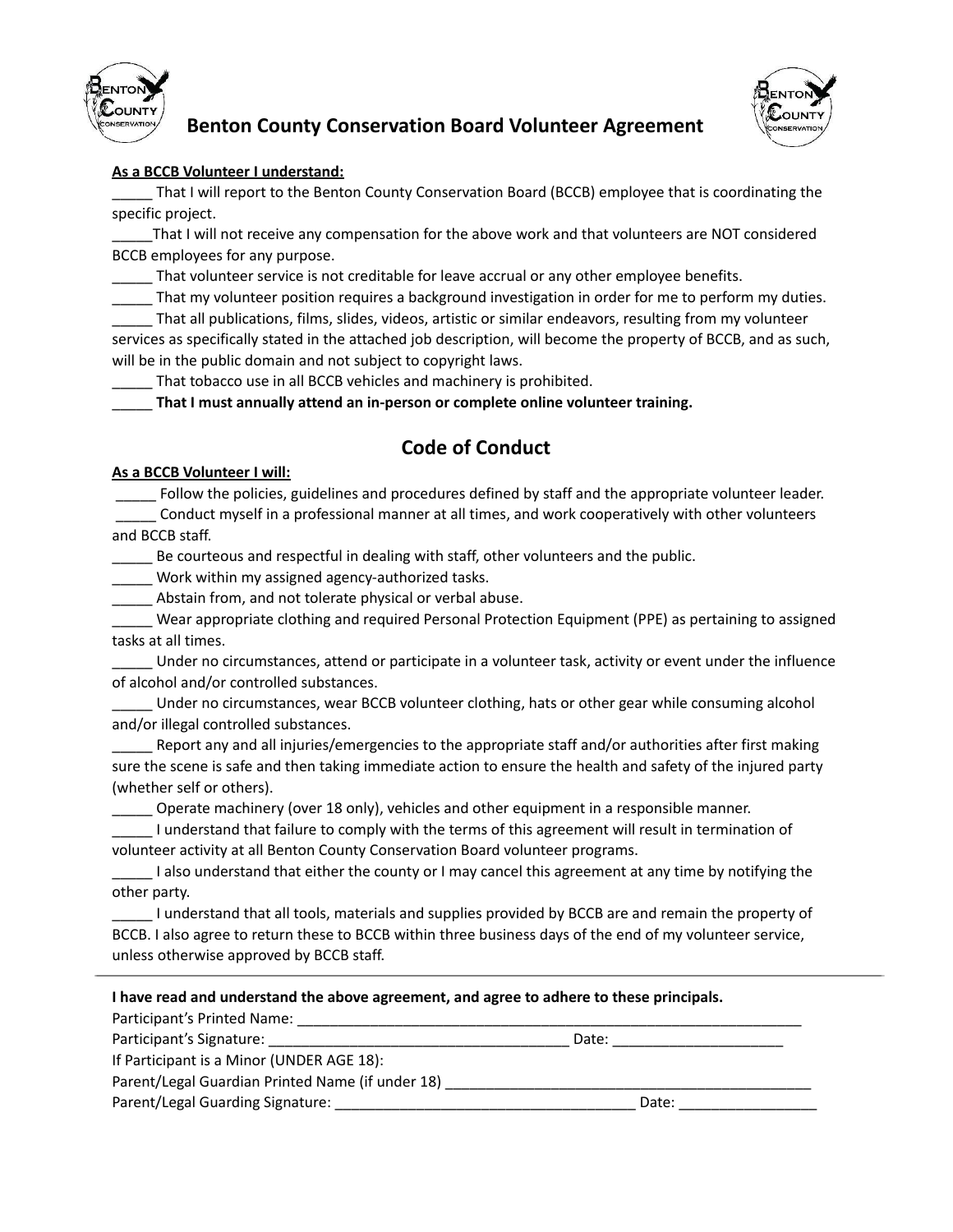### **Benton County Conservation Board BCCB VOLUNTEER PROGRAM**

| <b>VOLUNTEER INFORMATION</b>   |             |        |                                  |                 |
|--------------------------------|-------------|--------|----------------------------------|-----------------|
| Name:                          |             | Email: |                                  |                 |
| Cell Phone:                    | Work Phone: |        | Home Phone:                      |                 |
| Address:                       |             |        | City/State: ____________________ | Zip:___________ |
|                                |             |        |                                  |                 |
| Date of Birth                  |             |        |                                  |                 |
| Parent/Guardian (if under 18): |             |        | Parent/Guardian Contact:         |                 |

### **RELEASE OF AUTHORIZATION**

I hereby certify that all statements made, and information submitted applicable to volunteering with the Benton County Conservation Board are true and contain no misrepresentations.

### **CONSENT FOR PHOTOGRAPHS**

I give permission and consent to allow photographs to be taken of the undersigned. I further give permission and consent that any such photographs may be published and used by the Benton County Conservation Board.

### **FURTHERMORE:**

1. I am aware that all statements I have made and/or information that I have submitted are subject to investigation and verification including a criminal background check.

2. I authorize the persons, schools, law enforcement agencies and other organizations or employers I have stated and/or submitted information thereof to provide information requested by the Benton County Conservation Board with regard to volunteering with the BCCB. I agree to provide, upon the request of BCCB, written releases and waivers of confidentiality should any such employers or others require such a release.

3. I understand that withholding of information or misrepresentation of any statements I have made and/or information I have submitted could result in disqualification, or termination of volunteer service.

4. I understand any offer of Benton County Conservation Board volunteer positions is conditional upon satisfactory background checks that will be conducted yearly which include criminal, sex offender and if applicable, driving record; or any other that are deemed necessary by BCCB.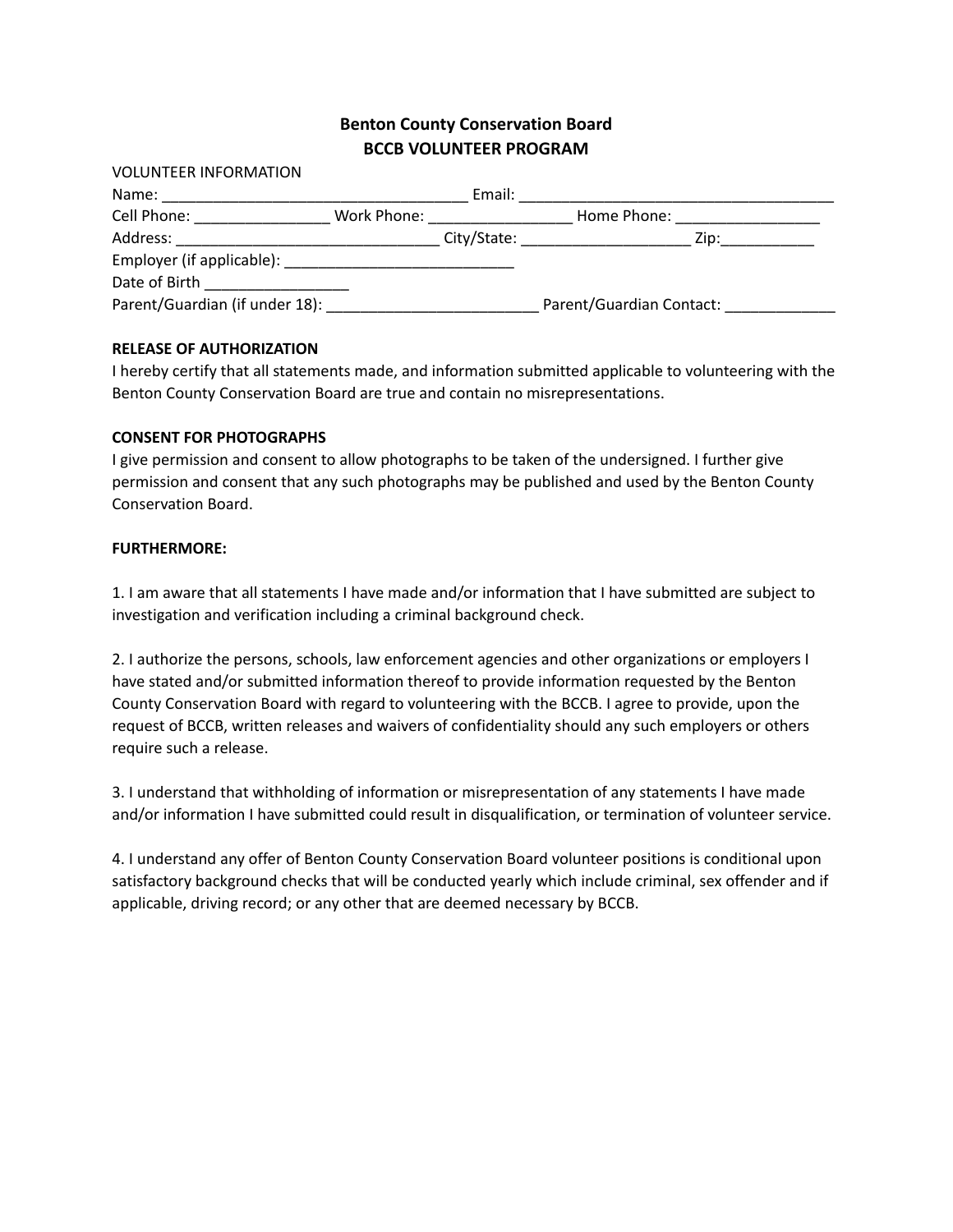## **KNOWLEDGE/SKILLS/ABILITIES/INTERESTS**

| Arts/crafts                                         | Photography/videography             |
|-----------------------------------------------------|-------------------------------------|
| <b>Benton County Historian</b>                      | Gardening                           |
| Carpentry                                           | Prairies                            |
| Hospitality - greeter, etc.                         | General office skills               |
| Computer - basic skills                             | Public relations/outreach           |
| Instructor of                                       | GIS (Geographic Information System) |
| Construction (general)                              | <b>Wildlife Monitoring</b>          |
| Invasive plant removal                              | Research/citizen science            |
| Construction (repair)                               | Working with youth                  |
| Litter removal/clean up                             | Special events                      |
| Custodial work (clean floors, windows)              | Writing/editing                     |
| Maintenance/repair                                  | Trail maintenance                   |
| <b>Environmental Education</b>                      | Wetlands                            |
| <b>Outdoor recreation</b>                           | Other                               |
| Forestry                                            |                                     |
|                                                     |                                     |
| <b>EMERGENCY CONTACT:</b>                           |                                     |
| Name:<br><u> 1980 - Jan Barbara, manazarta da k</u> | Phone:                              |
| Relation (e.g., mother, friend)                     |                                     |

### **I have read and understand the above agreement, and agree to adhere to these principals.**

| Participant's Printed Name:               |       |  |
|-------------------------------------------|-------|--|
| Participant's Signature:                  | Date: |  |
|                                           |       |  |
| If Participant is a Minor (UNDER AGE 18): |       |  |

| Parent/Legal Guardian Printed Name: |       |
|-------------------------------------|-------|
| Parent/Legal Guardian Signature:    | Date: |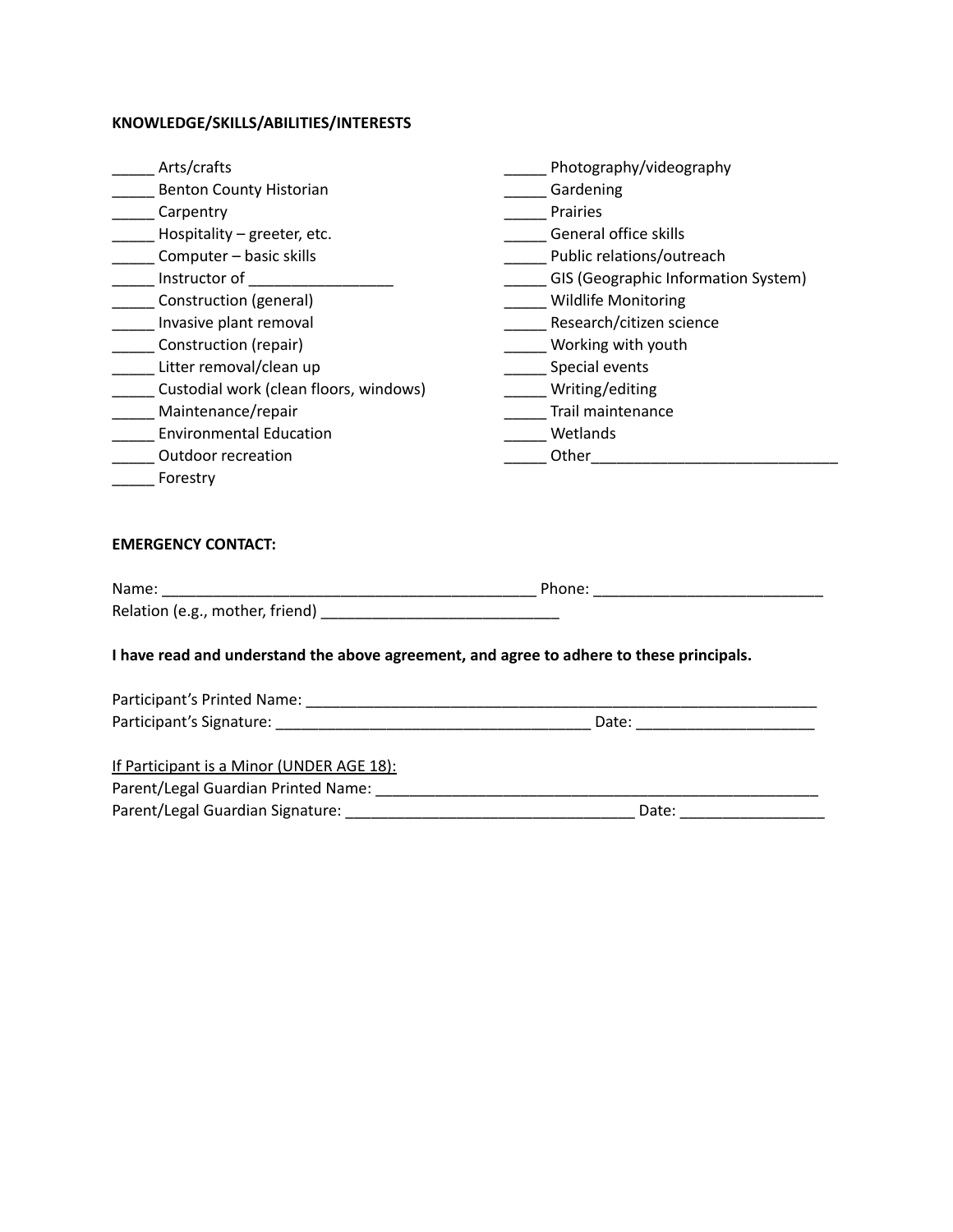# **Benton County Conservation**

# **Volunteer Application Form**

| Have you ever volunteered for Benton County? Yes No<br>Do you have a valid driver's license? Yes _______ No<br>Have you ever been convicted for violation of any laws, traffic or otherwise? Yes No<br>Please list your last 3 employers:<br>1.<br>Supervisor name________________________________Can we contact the employer? Yes _________ No _______<br>2.<br>3.<br>Please list 3 personal references (not family):<br>1.<br>2.<br>3.<br>Relationship: New Years they have known you: | Date __________ |  |  |
|------------------------------------------------------------------------------------------------------------------------------------------------------------------------------------------------------------------------------------------------------------------------------------------------------------------------------------------------------------------------------------------------------------------------------------------------------------------------------------------|-----------------|--|--|
|                                                                                                                                                                                                                                                                                                                                                                                                                                                                                          |                 |  |  |
|                                                                                                                                                                                                                                                                                                                                                                                                                                                                                          |                 |  |  |
|                                                                                                                                                                                                                                                                                                                                                                                                                                                                                          |                 |  |  |
|                                                                                                                                                                                                                                                                                                                                                                                                                                                                                          |                 |  |  |
|                                                                                                                                                                                                                                                                                                                                                                                                                                                                                          |                 |  |  |
|                                                                                                                                                                                                                                                                                                                                                                                                                                                                                          |                 |  |  |
|                                                                                                                                                                                                                                                                                                                                                                                                                                                                                          |                 |  |  |
|                                                                                                                                                                                                                                                                                                                                                                                                                                                                                          |                 |  |  |
|                                                                                                                                                                                                                                                                                                                                                                                                                                                                                          |                 |  |  |
|                                                                                                                                                                                                                                                                                                                                                                                                                                                                                          |                 |  |  |
|                                                                                                                                                                                                                                                                                                                                                                                                                                                                                          |                 |  |  |
|                                                                                                                                                                                                                                                                                                                                                                                                                                                                                          |                 |  |  |
|                                                                                                                                                                                                                                                                                                                                                                                                                                                                                          |                 |  |  |
|                                                                                                                                                                                                                                                                                                                                                                                                                                                                                          |                 |  |  |
|                                                                                                                                                                                                                                                                                                                                                                                                                                                                                          |                 |  |  |
|                                                                                                                                                                                                                                                                                                                                                                                                                                                                                          |                 |  |  |
|                                                                                                                                                                                                                                                                                                                                                                                                                                                                                          |                 |  |  |
|                                                                                                                                                                                                                                                                                                                                                                                                                                                                                          |                 |  |  |
|                                                                                                                                                                                                                                                                                                                                                                                                                                                                                          |                 |  |  |
|                                                                                                                                                                                                                                                                                                                                                                                                                                                                                          |                 |  |  |
|                                                                                                                                                                                                                                                                                                                                                                                                                                                                                          |                 |  |  |
|                                                                                                                                                                                                                                                                                                                                                                                                                                                                                          |                 |  |  |
|                                                                                                                                                                                                                                                                                                                                                                                                                                                                                          |                 |  |  |
|                                                                                                                                                                                                                                                                                                                                                                                                                                                                                          |                 |  |  |
|                                                                                                                                                                                                                                                                                                                                                                                                                                                                                          |                 |  |  |
|                                                                                                                                                                                                                                                                                                                                                                                                                                                                                          |                 |  |  |
|                                                                                                                                                                                                                                                                                                                                                                                                                                                                                          |                 |  |  |
|                                                                                                                                                                                                                                                                                                                                                                                                                                                                                          |                 |  |  |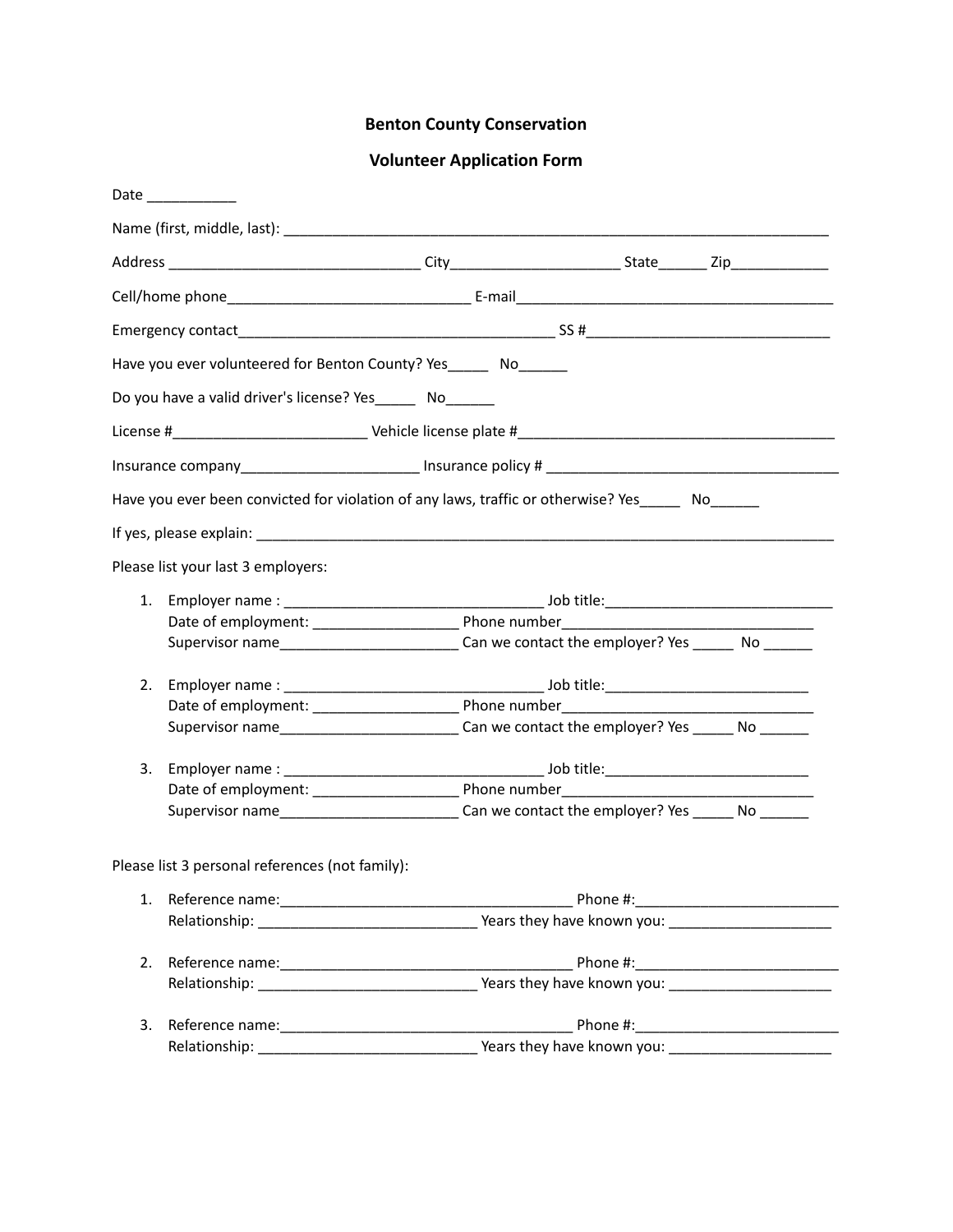### **Availability and Volunteer Assignment Preferences**

*Please check all that are applicable*

| I am available:      |               |
|----------------------|---------------|
| Mornings             | As needed     |
| Afternoons           | One time only |
| Evenings (Mon - Fri) | Once a week   |
| Weekends             | Other:        |
|                      |               |

\_\_\_\_ More than once a week

If you would like to work at a specific park or property, please indicate area(s) below:

\_\_\_\_\_\_\_\_\_\_\_\_\_\_\_\_\_\_\_\_\_\_\_\_\_\_\_\_\_\_\_\_\_\_\_\_\_\_\_\_\_\_\_\_\_\_\_\_\_\_\_\_\_\_\_\_\_\_\_\_\_\_\_\_\_\_

\_\_\_\_\_\_\_\_\_\_\_\_\_\_\_\_\_\_\_\_\_\_\_\_\_\_\_\_\_\_\_\_\_\_\_\_\_\_\_\_\_\_\_\_\_\_ \_\_\_\_\_\_\_\_\_\_\_\_\_\_\_\_\_\_

*I hereby give my consent to conduct a background check.*

Signature of Applicant **Date** 

### **OFFICE USE ONLY**

Background check completed by: \_\_\_\_\_\_\_\_\_\_\_\_\_\_\_\_\_\_\_\_\_\_\_\_\_\_\_\_\_\_\_\_\_\_\_\_\_\_\_\_\_ Date: \_\_\_\_\_\_\_\_\_\_\_\_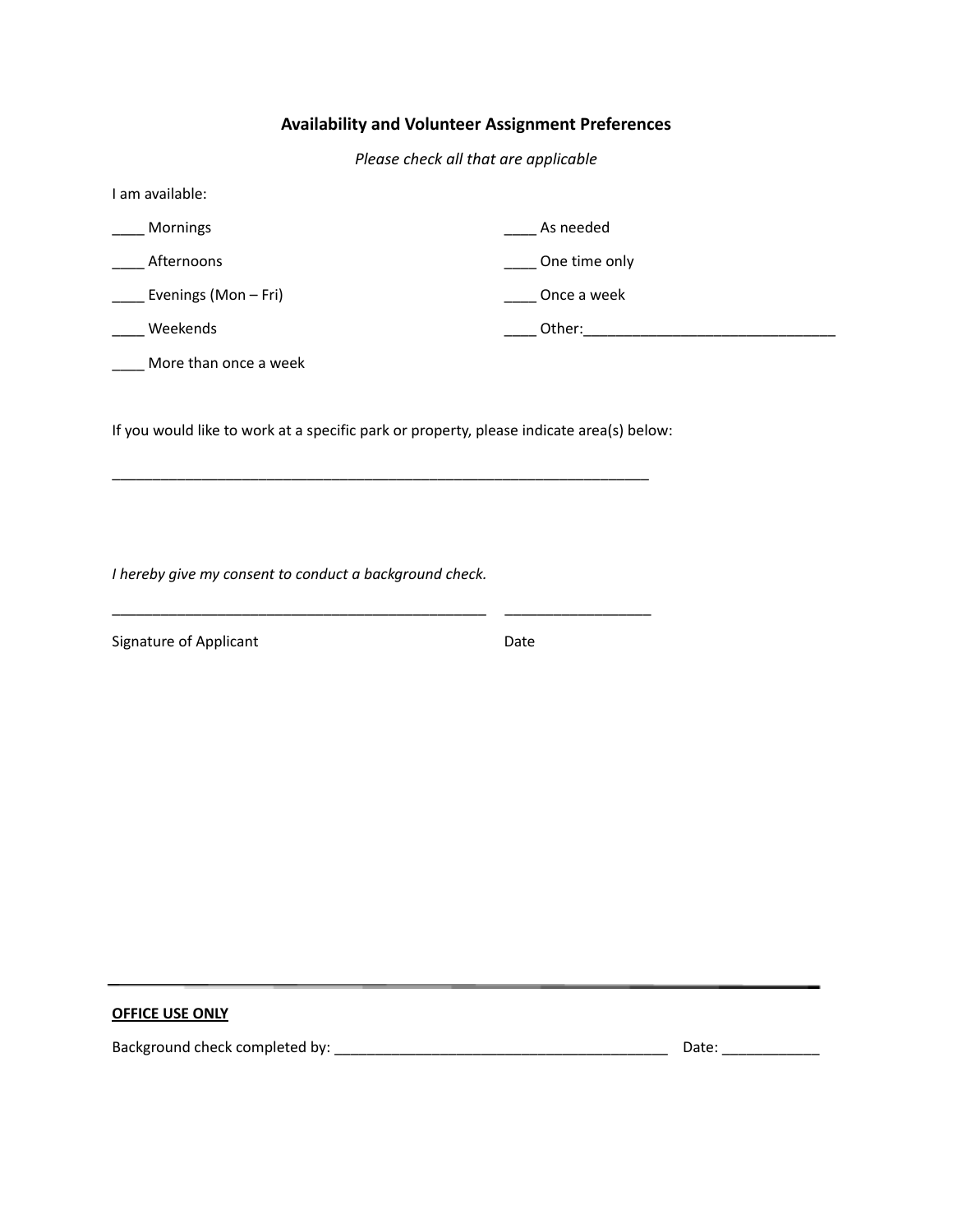### **Child Protection Policy**

Benton County Conservation seeks to enhance and provide a safe learning environment for children who participate in County programs by securing those employees and volunteers who have been selected through pre-screening measures designed to prevent incidents of inappropriate behavior around children.

### **Selection Criteria**

### **Each person applying to become a volunteer:**

- A. Is required to fill-out a volunteer application form which reveals the individual's work history, all previous experience working with children (those under the age of 18 years), and three personal references (not family);
- B. Is required to discuss position requirements, and further background information to determine suitability for working around children;
- C. Criminal background and abuse registry checks will be repeated every year.

### **County Policy**

- **A. Training:** If selected as a BCCB Volunteer, a person will be required to undergo necessary training.
- **B. Two Adult Rule:** If selected as a BCCB Volunteer, it is county policy for there to be two unrelated adults in the presence of children taught or supervised. Refrain from situations where a single adult is in the presence of a single child at any time.
- **C. Child Protection Policy:** A person selected as a BCCB Volunteer shall immediately report any suspicion of inappropriate behavior, child abuse, or neglect to the Conservation Director or Park Ranger per state law mandatory reporting compliance. The Director or Park Ranger will notify parents and civil authorities. If an employee or volunteer is suspected of abuse or misconduct, that person shall immediately be placed on leave and directed to remain away from the premises pending conclusion of the investigation.
- **D. Discipline Policy:** Corporal punishment of children is prohibited. Contact the Director if assistance is needed.
- **E. Restroom Guidelines:** If a classroom restroom is unavailable for children, children should be taken in a group to a restroom of their gender. A BCCB Volunteer must wait outside the restroom for all children before returning to class. Employees and volunteers should not be alone in a restroom with a child, unless an emergency exists and a report is immediately required to the Director with details of the circumstance.
- **F. Injuries to Children:** For all minor injuries such as scrapes and cuts, first-aid will be provided, the BCCB employee will be notified and report to the parents when the child is picked up. For injuries requiring treatment beyond simple first-aid, the Director and parents will be immediately notified and an ambulance called in emergencies. An incident report will be written by the Director and BCCB Employees involved if treatment by medical professionals is required.

#### **I have read and understand the Child Protection Policy:**

| Volunteer printed name: |  |
|-------------------------|--|
|                         |  |

**Volunteer signature: \_\_\_\_\_\_\_\_\_\_\_\_\_\_\_\_\_\_\_\_\_\_\_\_\_\_\_\_\_\_\_\_\_\_\_\_\_\_\_\_\_\_\_ Date: \_\_\_\_\_\_\_\_\_\_**

| e:<br>--<br>. . |
|-----------------|
|                 |